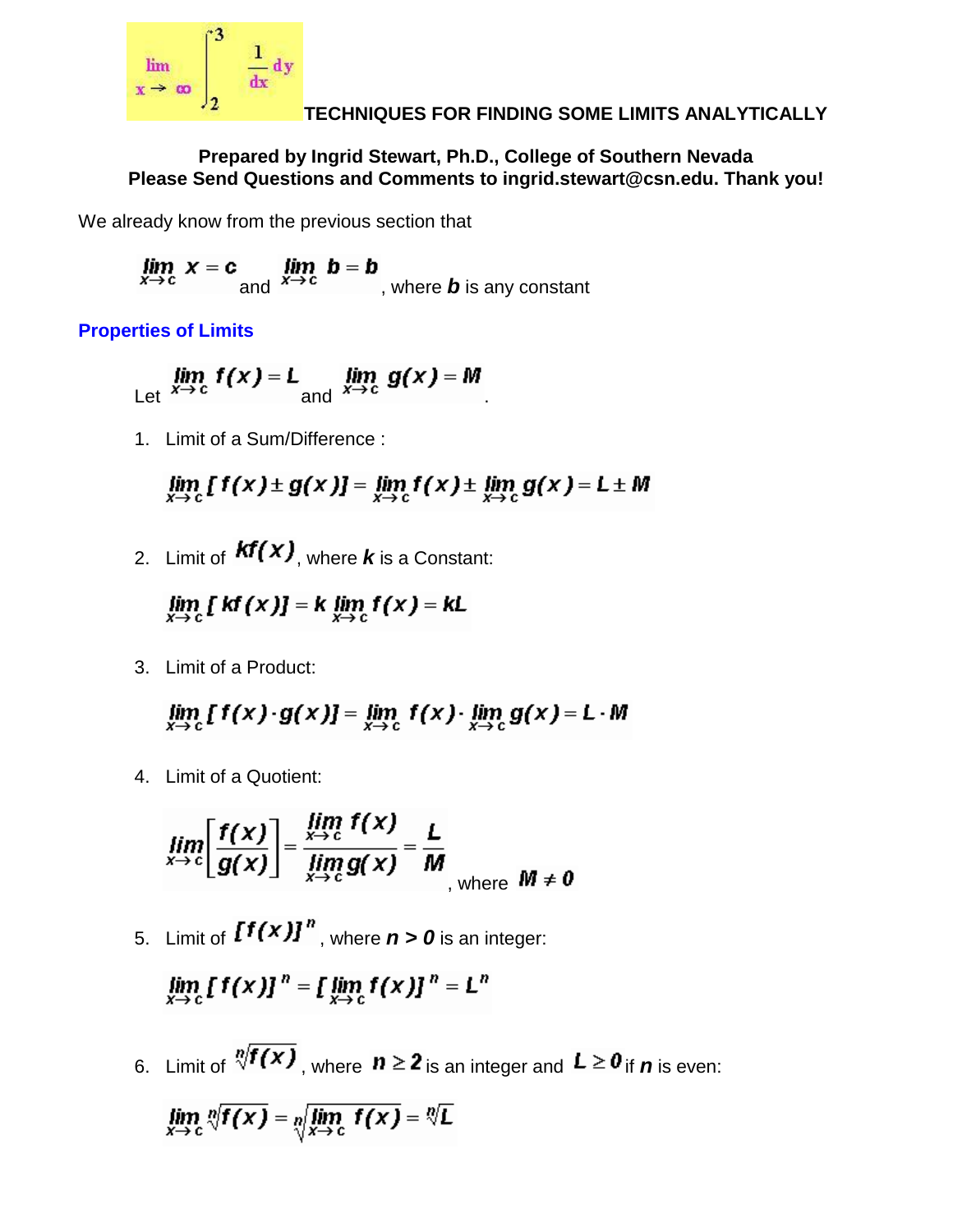7. Limit of a Composite Function:

$$
\lim_{x\to c} f[g(x)] = f[\lim_{x\to c} g(x)] = f(M)
$$

### **Limits of Polynomial and Rational Functions**

- 1. If **p** is a polynomial function, then  $x \to c$  **p**(x) **p**(c)
- 2. If  $\frac{p}{q}$  is a rational function and  $q(c) \neq 0$ , then

$$
\lim_{x \to c} \frac{p(x)}{q(x)} = \frac{p(c)}{q(c)}
$$

### **Limits of Trigonometric Functions**

1. Limit of the functions  $\sin x$ , cos x,  $\tan x$ , csc x, sec x, and cot x. where  $f(c)$  is NOT undefined:

$$
\lim_{x\to c} f(x) = f(c)
$$

Please note that the domain for **sin x** and **cos x** is  $(-\infty, \infty)$ , the domain for tan  $x$  and sec  $x$  is  $\{x \mid x \neq \frac{\pi}{2} + k\pi\}$ , and the domain for csc  $x$  and cot  $x$  $\kappa$  { $X$  |  $X \neq k \pi$  }

$$
\lim_{\theta \to 0} \left( \frac{\sin \theta}{\theta} \right) = 1
$$

$$
\lim_{\beta \to 0} \left( \frac{1 - \cos \theta}{\theta} \right) = 0
$$

Check out the documents entitled "The Squeezing Theorem" and "Proofs of Some Trigonometric Limits."

### **Strategies for Finding Some Limits:**

- 1. Find the domain of the function.
- 2. Depending on the value of *c* and the domain, do one of the following:

a. If we are approaching x-values which are in the domain, but NOT endpoints of the domain of an algebraic or trigonometric function (excluding piecewise-defined functions), then we use one or more of the seven *Limit Laws* or *Theorem 1 and 2* above to find the *Limit*.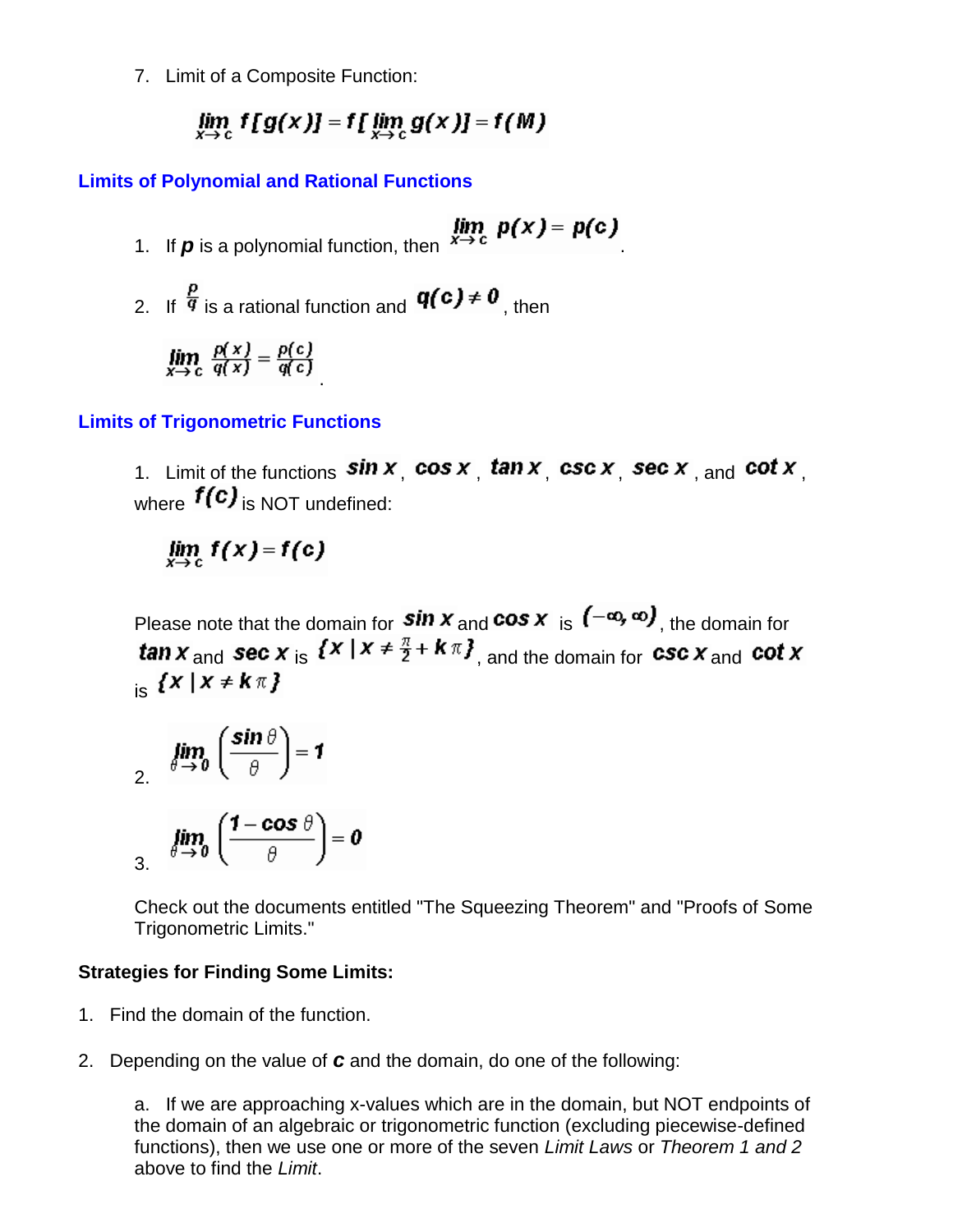b. If we are approaching x-values which are in the domain and are endpoints of the domain of an algebraic or trigonometric function, then the *Limit* does NOT exist because either the right-sided or the left-sided limit does not exist.

c. If we are approaching x-values which are NOT in the domain of a rational function, then the *Limit* may or may not exist.

- (1) Reduce any rational expression to lowest terms, if necessary.
- (2) Depending on the rational expression, do one of the following:
- If the x-value we are approaching creates  $\boldsymbol{0}$  in the denominator of the *reduced rational expression*, we are approaching a vertical asymptote in the graph of the function and the *Limit* does NOT exist.
- If the x-value we are approaching DOES NOT create  $\bm{o}$  in the denominator of the *reduced rational expression* OR the expression when reduced does not have a variable in the denominator, we are approaching a hole in the graph of the function and the *Limit* exists.

d. If we are approaching x-values which are NOT in the domain of a trigonometric function, then the *Limit* may or may NOT exist. For example, see the *Special Trigonometric Limits*!!!

**Problem 1:**

$$
Given \t f(x) = 3x + 3, find \t x \to 2 \t f(x)
$$

The domain of the function is  $(-\infty, \infty)$ .

Remember that if  $p$  is a polynomial function, then  $\frac{\dot{x}}{\dot{x}}$ 

$$
\lim_{x\to c} p(x) = p(c)
$$

We can find the limit by direct substitution as follows:

$$
\lim_{x \to 2} (3x + 3) = 3(2) + 3 = 9
$$

**Problem 2:**

Given 
$$
f(x) = x^4 - 3x^2 - 9
$$
, find  $\lim_{x \to 2} f(x)$ .

The domain of the function is  $(-\infty, \infty)$ 

$$
\lim_{x \to 2} (x^4 - 3x^2 - 9) = (2)^4 - 3(2)^2 - 9 = -5
$$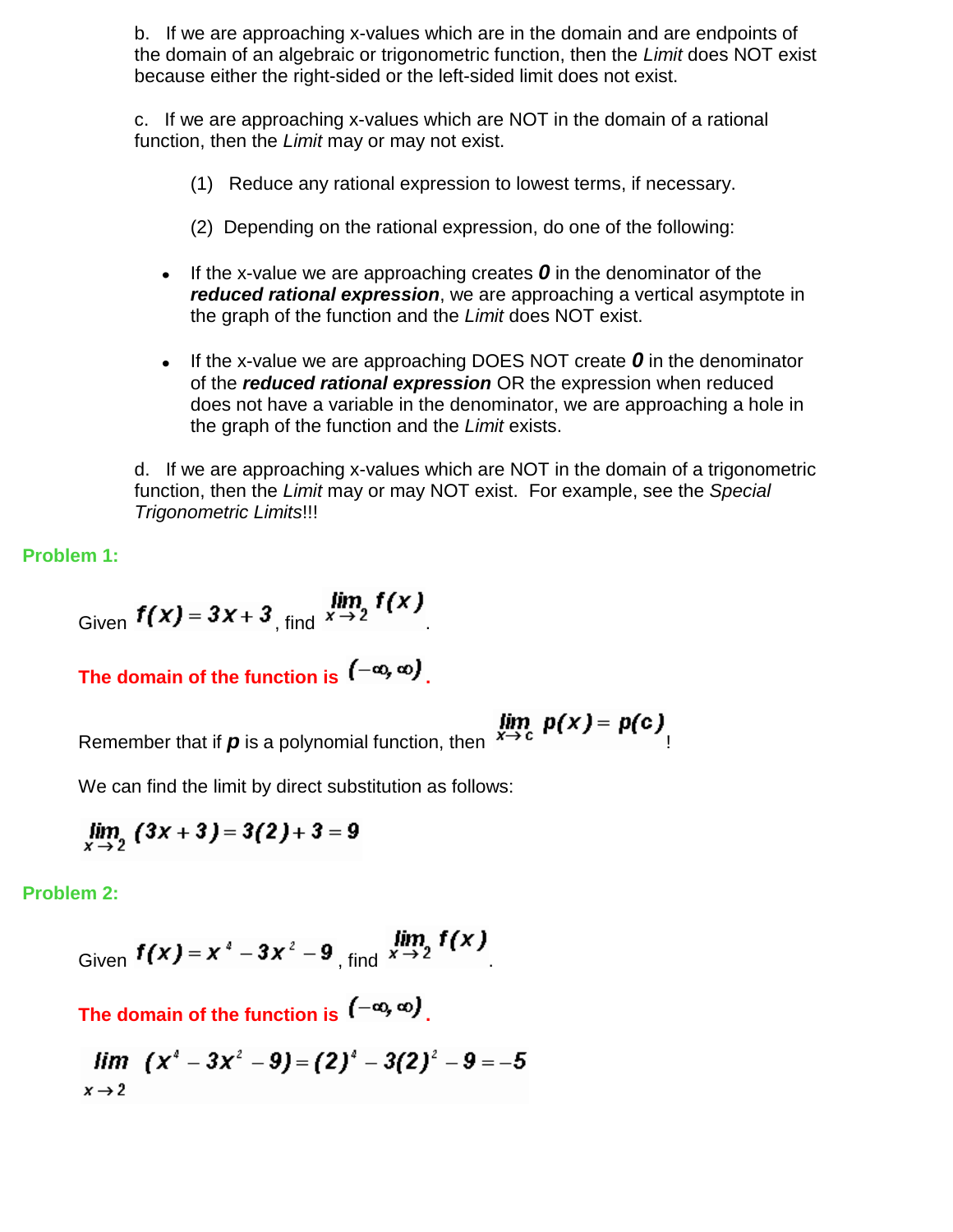**Problem 3:**

Given  $f(x) = x^2$ , find  $x \to 2$   $f(x)$ 

The domain of the function is  $(-\infty, \infty)$ .

$$
\lim_{x\to 2} x^2 = (2)^2 = 4
$$

**Problem 4:**

 $f(x) = \frac{x+3}{x+6}$ , find the following limits.

Remember, that if  $\frac{p}{q}$  is a rational function and  $\mathbf{q}(c) \neq 0$ , then  $\lim_{x \to c} \frac{p(x)}{q(x)} = \frac{p(c)}{q(c)}$ 

The domain of the function is  $\{x \mid x \neq -6\}$ .

 $\lim_{x \to 2} f(x)$ 

Since *2* is in the domain of the given function, we can find the limit by direct substitution as follows:

$$
\lim_{x \to 2} \frac{x+3}{x+6} = \frac{2+3}{2+6} = \frac{5}{8}
$$

 $\lim_{x \to -6} f(x)$ 

Since *-6* is NOT in the domain of the given function, we first must ensure that the function *f* is reduced to lowest terms, which it is.

Since the x-value we are approaching creates *0* in the denominator of the *reduced rational expression*, we are approaching a vertical asymptote in the graph of the function and

```
\lim_{x \to -6} f(x) does not exist.
```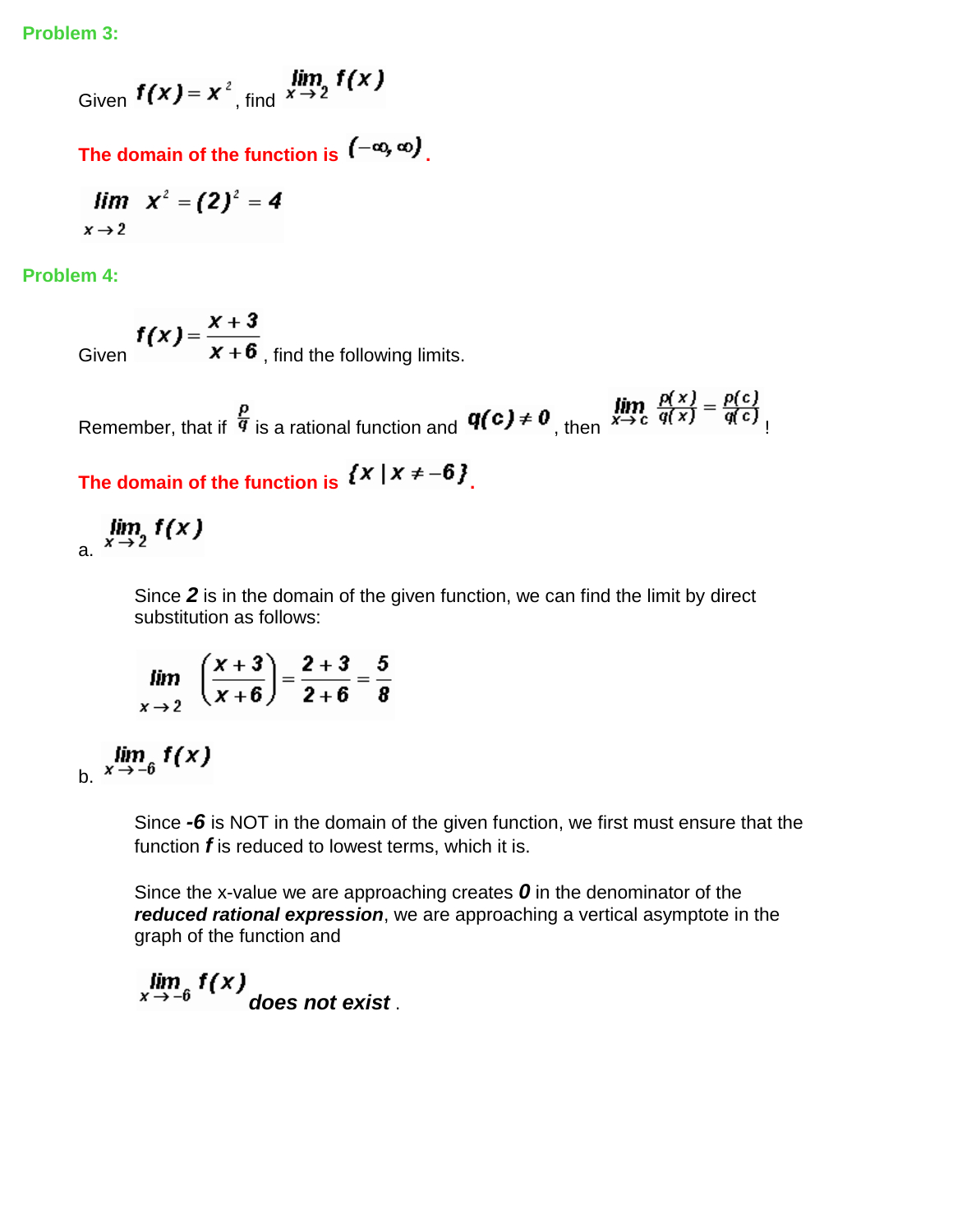**Problem 5:**

Given  $f(x) = \frac{x-2}{x^2-4}$ , find the following limits.

The domain of the function is  $\{x \mid x \neq -2, x \neq 2\}$ 

$$
\lim_{x \to 1} f(x)
$$

Since *1* is in the domain of the given function, we can find the limit by direct substitution as follows:

$$
\lim_{x \to 1} \left( \frac{x-2}{x^2-4} \right) = \frac{1-2}{1^2-4} = \frac{1}{3}
$$

 $\lim_{x \to -2} f(x)$ 

Since *-2* is NOT in the domain of the given function, we first must ensure that the rational expression is reduced to lowest terms.

This is done as follows:

$$
\lim_{x \to -2} \left( \frac{x-2}{x^2-4} \right) = \lim_{x \to -2} \left[ \frac{x-2}{(x-2)(x+2)} \right] = \lim_{x \to -2} \left( \frac{1}{x+2} \right)
$$

Since the x-value we are approaching creates *0* in the denominator of the *reduced rational expression*, we are approaching a vertical asymptote in the graph of the function and

$$
\lim_{x \to -2} f(x)
$$
 does not exist.

 $\lim_{x \to 2} f(x)$ 

Since *2* is NOT in the domain of the given function, we again must ensure that the rational expression is reduced to lowest terms.

$$
\lim_{x\to 2}\left(\frac{x-2}{x^2-4}\right)=\lim_{x\to 2}\left[\frac{x-2}{(x-2)(x+2)}\right]=\lim_{x\to 2}\left(\frac{1}{x+2}\right)
$$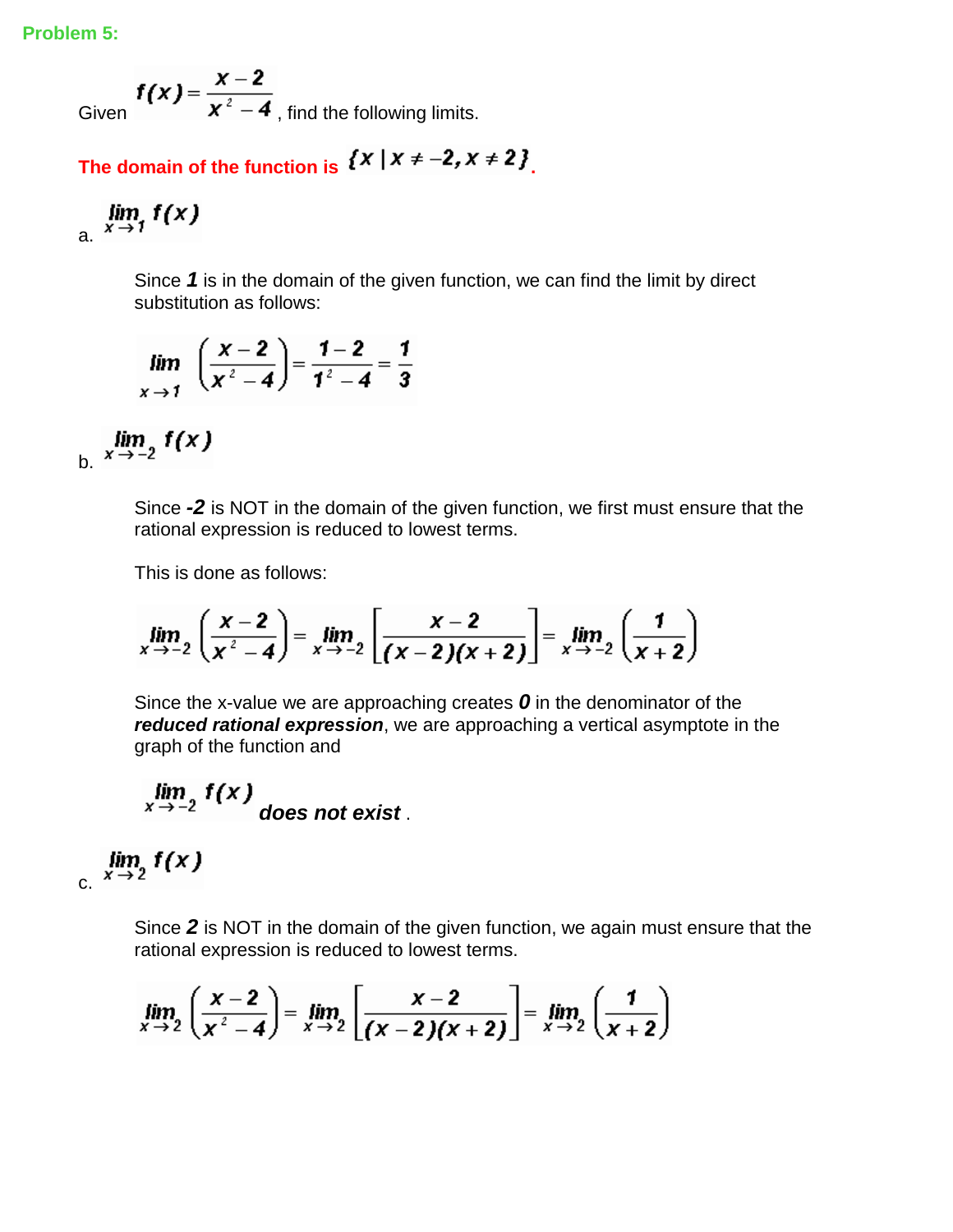Since the x-value we are approaching DOES NOT create *0* in the denominator of the *reduced rational expression*, we are approaching a hole in the graph of the function and

$$
\lim_{x \to 2} \left( \frac{x-2}{x^2-4} \right) = \lim_{x \to 2} \left( \frac{1}{x+2} \right) = \frac{1}{2+2} = \frac{1}{4}
$$

**Problem 6:**

Given 
$$
f(x) = \frac{x^2 - 4}{x - 2}
$$
, find the following limits.

The domain of the function is  $\{x \mid x \neq 2\}$ .

$$
\lim_{x \to 1} f(x)
$$

Since *1* is in the domain of the given function, we can find the limit by direct substitution as follows:

$$
\lim_{x \to 1} \left( \frac{x^2 - 4}{x - 2} \right) = \frac{1^2 - 4}{1 - 2} = \frac{3}{1} = 3
$$

 $\lim_{x \to 2} f(x)$ 

Since *2* is NOT in the domain of the given function, we again must ensure that the rational expression is reduced to lowest terms.

$$
\lim_{x \to 2} \left( \frac{x^2 - 4}{x - 2} \right) = \lim_{x \to 2} \left[ \frac{(x - 2)(x + 2)}{x - 2} \right] = \lim_{x \to 2} (x + 2)
$$

We can see that there is NO denominator containing variables to worry about! Therefore, we are approaching a hole in the graph of the function and

$$
\lim_{x \to 2} \left( \frac{x^2 - 4}{x - 2} \right) = \lim_{x \to 2} (x + 2) = 2 + 2 = 4
$$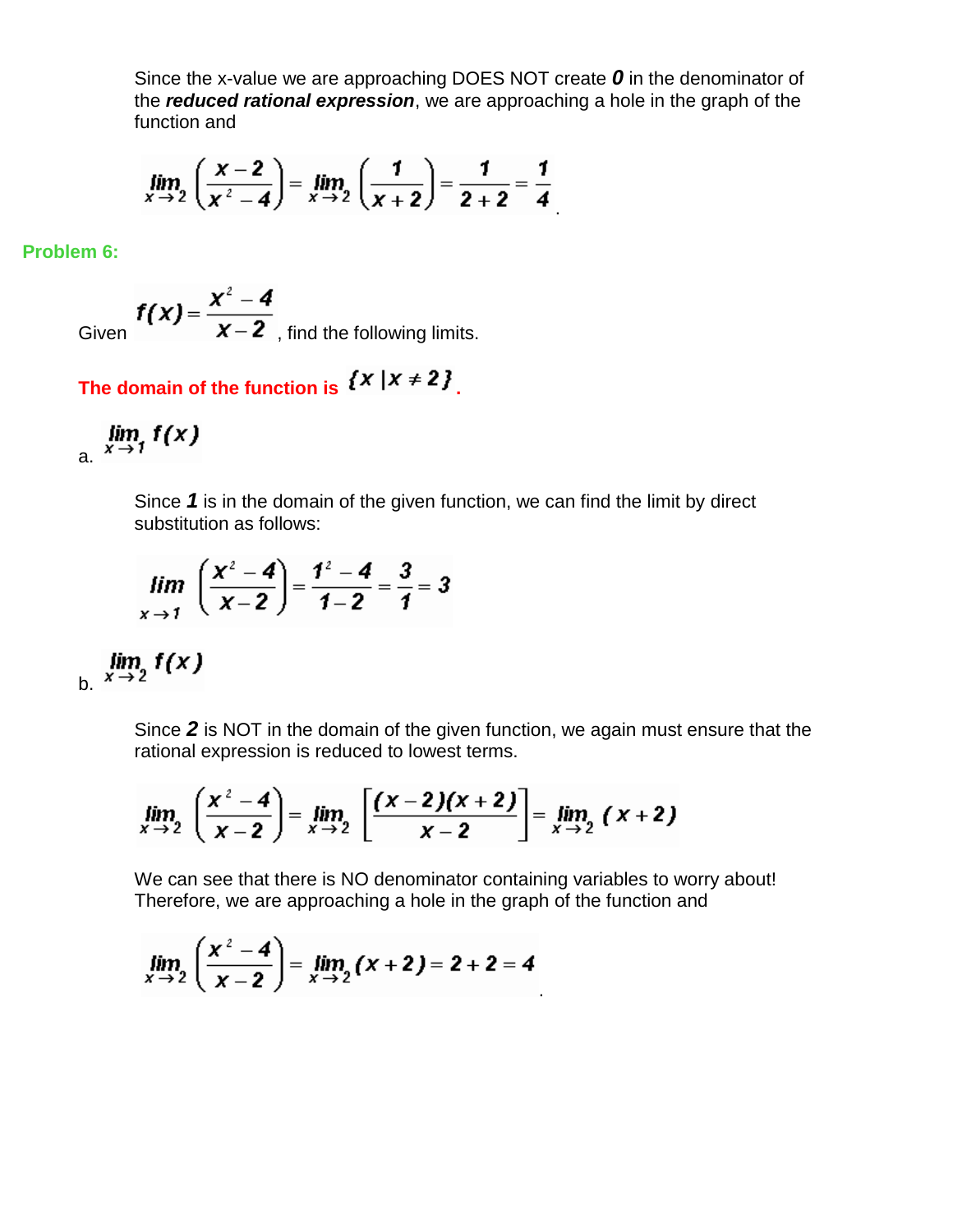**Problem 7:**

$$
\lim_{\text{Given}} f(x) = \sin x \lim_{\text{find}} \frac{\lim_{x \to \frac{\pi}{2}} f(x)}{\lim_{x \to \frac{\pi}{2}} f(x)}
$$

## The domain of the function is  $(-\infty, \infty)$ .

Since  $\frac{\pi}{2}$  is in the domain of the given function, we can find the limit by direct substitution as follows:

 $\lim_{x \to \frac{\pi}{2}} \sin x = \sin \frac{\pi}{2} = 1$ 

**Problem 8:**

Given  $f(x) = \cos x$ , find  $\lim_{x \to \frac{\pi}{3}} f(x)$ 

The domain of the function is  $(-\infty, \infty)$ .

Since  $\frac{\pi}{3}$  is in the domain of the given function, we can find the limit by direct substitution as follows:

 $\lim_{x \to \frac{\pi}{3}} \cos x = \cos \frac{\pi}{3} = \frac{1}{2}$ 

**Problem 9:**

Given  $f(x) = \tan x$ , find the following limits.

The domain of the function is  $\{x \mid x \neq \frac{\pi}{2} + k\pi\}$ .

 $\lim_{x\to \frac{\pi}{3}}f(x)$ 

Since  $\hat{\vec{J}}$  is in the domain of the given function, we can find the limit by direct substitution as follows:

 $\lim_{x\to \frac{\pi}{3}} \tan x = \tan \frac{\pi}{3} = \sqrt{3}$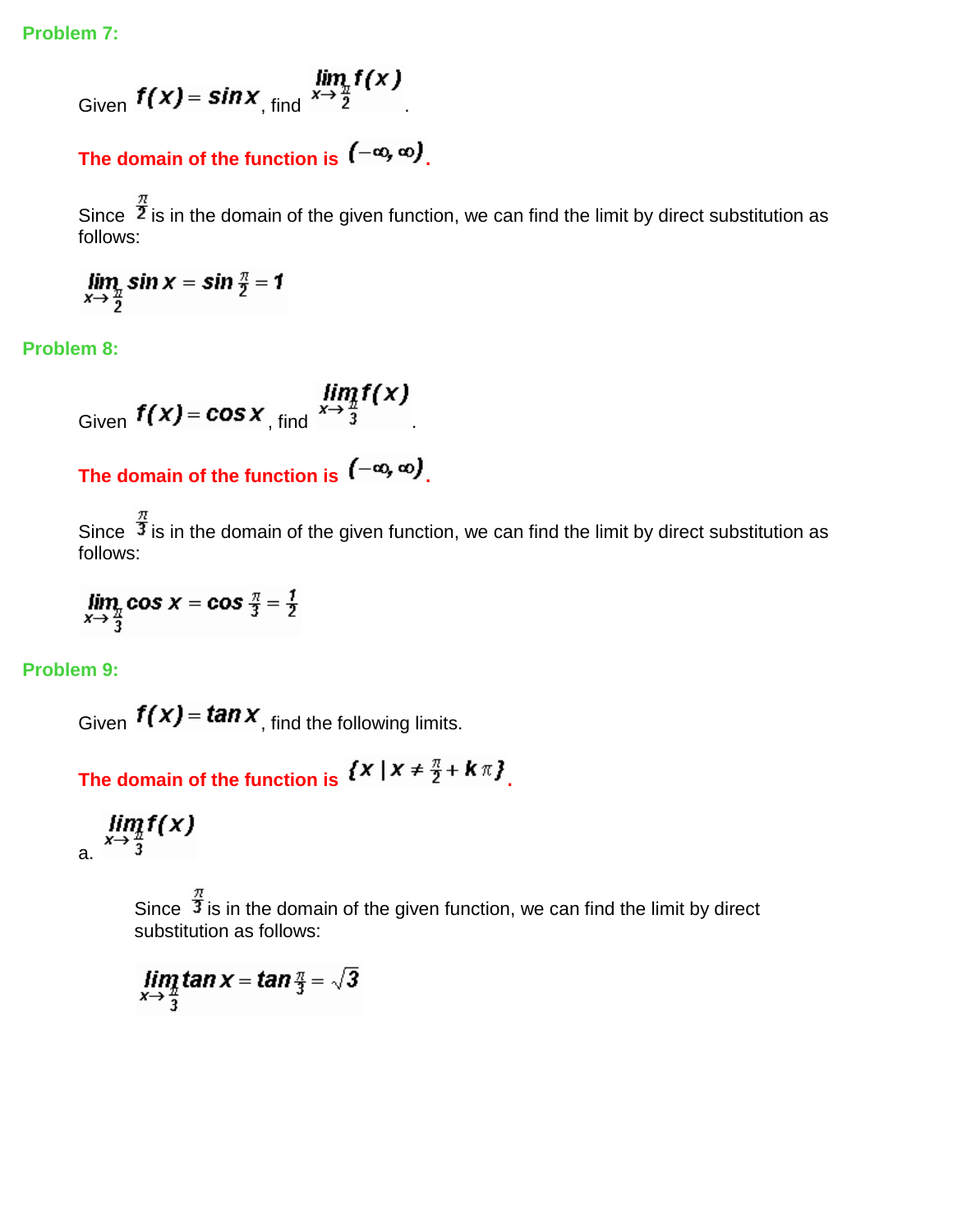$\lim_{x\to\frac{\pi}{2}}f(x)$ 

Since  $\frac{\pi}{2}$  is NOT in the domain of the given function, we are approaching a vertical asymptote in the graph of the function and

 $\lim_{x\to \frac{\pi}{2}} f(x)$  does not exist .

**Problem 10:**

Given  $f(x)$  = **sec**  $x$ <sub>, find the following limits.</sub>

The domain of the function is  $\{X \mid X \neq \frac{\pi}{2} + k\pi\}$ .

 $\lim_{x\to \frac{\pi}{3}}f(x)$ 

Since  $\frac{\pi}{3}$  is in the domain of the given function, we can find the limit by direct substitution as follows:

$$
\lim_{x\to \frac{\pi}{3}} \sec x = \sec \frac{\pi}{3} = 2
$$

 $\lim_{x\to\frac{3\pi}{2}}f(x)$ 

Since  $\frac{3\pi}{2}$  is NOT in the domain of the given function, we are approaching a vertical asymptote in the graph of the function and

 $\lim_{x\to \frac{3\pi}{2}} f(x)$  does not exist.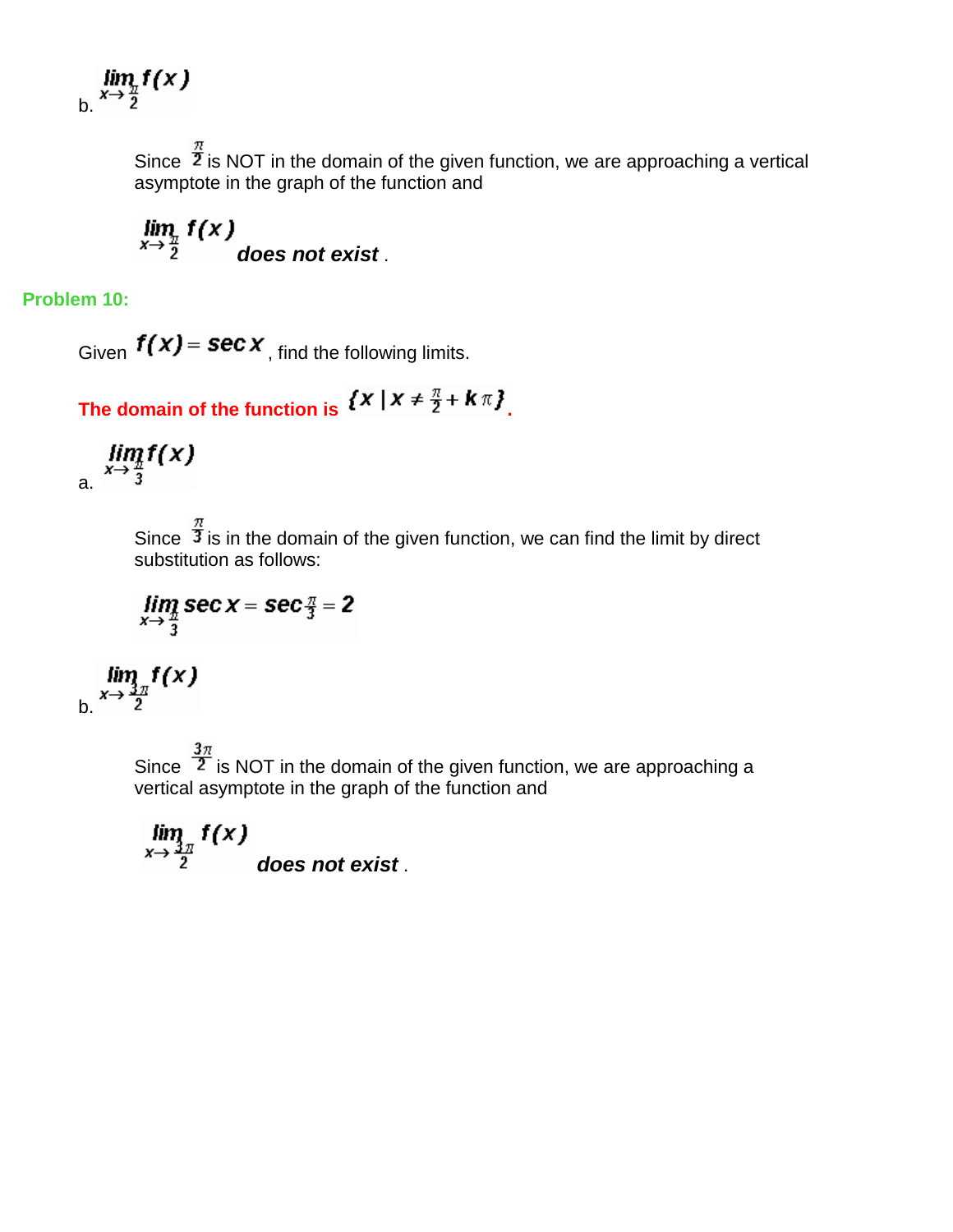**Problem 11:**

Given  $f(x) = csc x$ , find the following limits.

The domain of the function is  $\{x \mid x \neq k\pi\}$ .

$$
\lim_{x\to\frac{h}{6}}f(x)
$$

Since  $\overline{\overset{n}{\theta}}$  is in the domain of the given function, we can find the limit by direct substitution as follows:

$$
\lim_{x\to \frac{\pi}{6}}\csc x = \csc \frac{\pi}{6} = 2
$$

 $\lim_{x\to\pi}f(x)$ 

Since  $\pi$  is NOT in the domain of the given function, we are approaching a vertical asymptote in the graph of the function and

$$
\lim_{x\to\pi} f(x)
$$
 does not exist.

### **Problem 12:**

Given  $f(x) = \cot x$ , find the following limits. .

The domain of the function is  $\{X \mid X \neq k\pi\}$ .

$$
\lim_{x\to\frac{\pi}{2}}f(x)
$$

Since  $\frac{\hat{x}}{2}$  is in the domain of the given function, we can find the limit by direct substitution as follows:

$$
\lim_{x\to \frac{\pi}{2}}\cot x = \cot \frac{\pi}{2} = 0
$$

 $\lim_{b. x \to 0} f(x)$ 

Since **0** is NOT in the domain of the given function, we are approaching a vertical asymptote in the graph of the function and

 $\lim_{x\to 0} f(x)$ *does not exist* .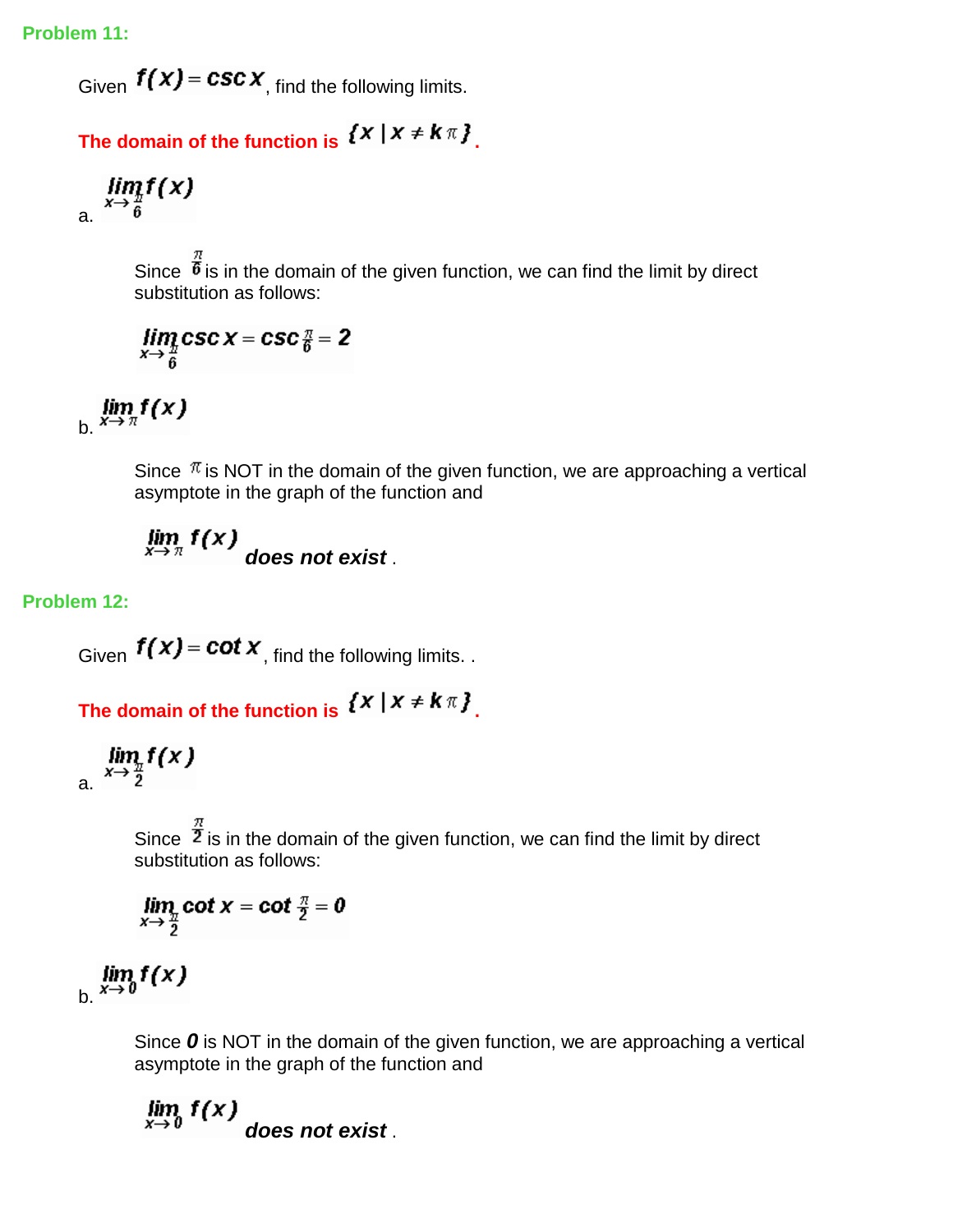**Problem 13:**

Given 
$$
f(x) = \frac{\sin 5x}{x}
$$
, find  $\lim_{x \to 0} f(x)$ .

Here we are going to use the special trigonometric limit

$$
\lim_{\theta \to 0} \left( \frac{\sin \theta}{\theta} \right) = 1
$$

However, in our case, we let  $\theta = 5x$ . Since we only have **x** in the denominator, we must "supplement" by multiplying by  $\frac{5}{3}$  as follows:

$$
\lim_{x \to 0} \left( \frac{\sin 5x}{x} \right) = \lim_{x \to 0} \left( \frac{\sin 5x}{x} \cdot \frac{5}{5} \right) = \lim_{x \to 0} \left( 5 \cdot \frac{\sin 5x}{5x} \right)
$$

Now we are going to use the *2nd Limit Law* to write

$$
\lim_{x \to 0} \left( \frac{\sin 5x}{x} \right) = \lim_{x \to 0} \left( 5 \cdot \frac{\sin 5x}{5x} \right) = 5 \cdot \lim_{x \to 0} \left( \frac{\sin 5x}{5x} \right)
$$

By letting  $\theta = 5x$  and observing that  $x \to 0$  if and only if  $\theta \to 0$ , we find that

$$
\lim_{x \to 0} \left( \frac{\sin 5x}{x} \right) = 5 \cdot \lim_{x \to 0} \left( \frac{\sin 5x}{5x} \right) = 5 \cdot \lim_{\theta \to 0} \left( \frac{\sin \theta}{\theta} \right) = 5(1) = 5
$$

**Problem 14:**

Given 
$$
f(x) = \frac{\tan x}{x}
$$
, find  $\lim_{x \to 0} f(x)$ .

Here we are going to use the *Quotient Identity* to facilitate usage of

$$
\lim_{\theta \to 0} \left( \frac{\sin \theta}{\theta} \right) = 1
$$

the special trigonometric limit

$$
\lim_{x \to 0} \left( \frac{\tan x}{x} \right) = \lim_{x \to 0} \left( \frac{\sin x}{\cos x} \cdot \frac{1}{x} \right) = \lim_{x \to 0} \left( \frac{\sin x}{x} \cdot \frac{1}{\cos x} \right)
$$

Now we are going to use the *3rd Limit Law* to write

$$
\lim_{x \to 0} \left( \frac{\tan x}{x} \right) = \lim_{x \to 0} \left( \frac{\sin x}{x} \right) \cdot \lim_{x \to 0} \left( \frac{1}{\cos x} \right) = 1 \left( \frac{1}{\cos 0} \right) = 1 \left( \frac{1}{1} \right) = 1
$$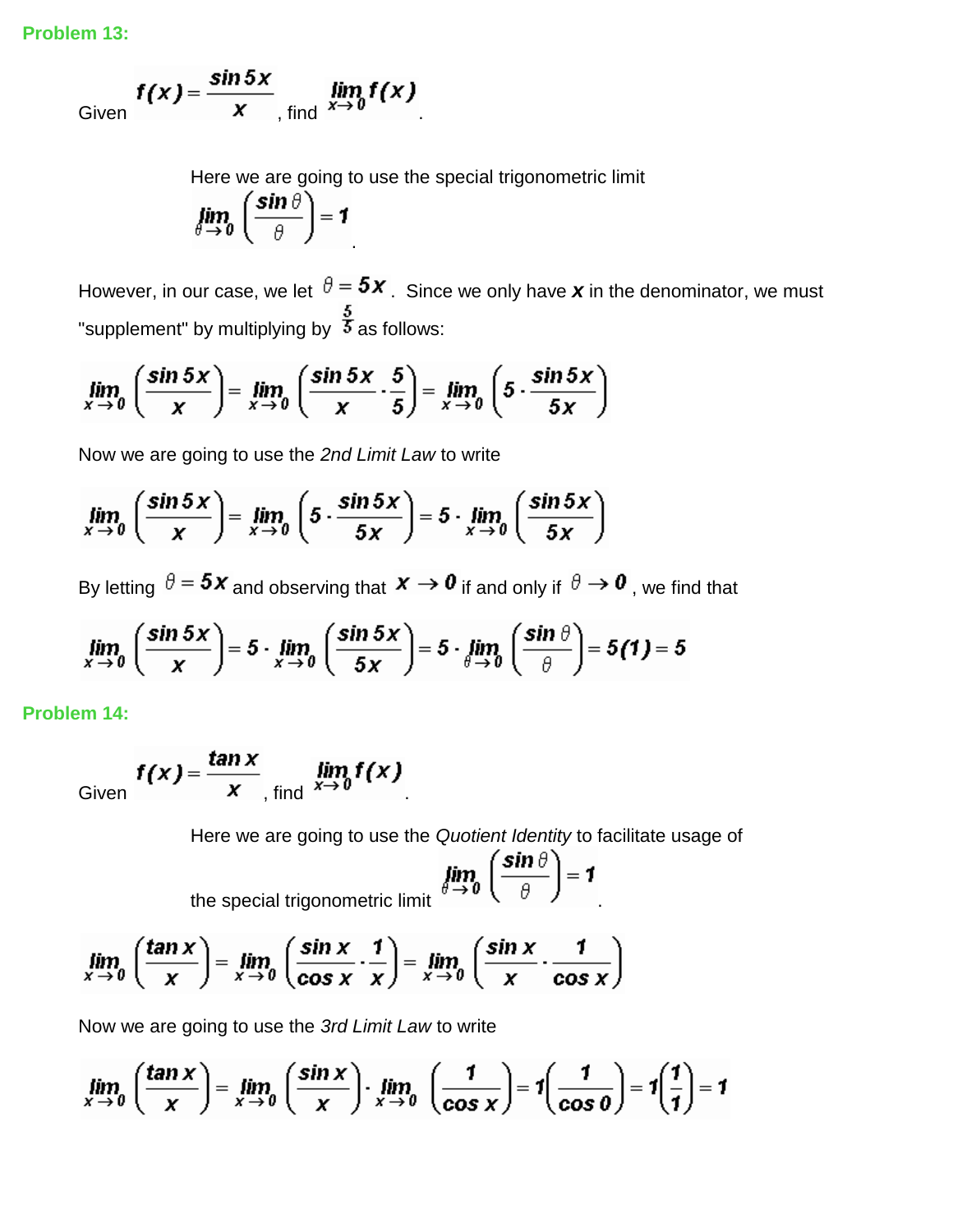**Problem 15:**

Given 
$$
f(x) = \frac{3(1 - \cos x)}{x}
$$
, find  $\lim_{x \to 0} f(x)$ .

Here we are going to use the special trigonometric limit

$$
\lim_{\theta \to 0} \left( \frac{1 - \cos \theta}{\theta} \right) = 0
$$

$$
\lim_{x \to 0} \frac{3(1-\cos x)}{x} = \lim_{x \to 0} \left(3 \cdot \frac{1-\cos x}{x}\right)
$$

Now we are going to use the *2nd Limit Law* to write

$$
\lim_{x \to 0} \frac{3(1-\cos x)}{x} = \lim_{x \to 0} \left(3 \cdot \frac{1-\cos x}{x}\right)
$$

$$
= 3 \cdot \lim_{x \to 0} \left(\frac{1-\cos x}{x}\right) = 3(0) = 0
$$

**Problem 16:**

Given  $f(x) = \sqrt{x}$ , find the following limits.

The domain of the function is  $[0, \infty)$ .

$$
\lim_{x \to 9} f(x)
$$

Since we are dealing with neither a polynomial nor a rational function, we must use the *6th Limit Law*.

Please note that *9* is in the domain of the given function and NOT an endpoint. Therefore, we can find the limit as follows:

$$
\lim_{x \to 9} \sqrt{x} = \sqrt{\lim_{x \to 9} x} = \sqrt{9} = 3
$$

Notice that the radicand is a polynomial (linear) function, therefore, we were able to find its limit by direct substitution!

# $\lim_{x \to 0} f(x)$

Since *0* is a **left** endpoint of the domain, we can say with confidence that the **leftsided** limit does not exist, which means that

 $\lim_{x\to 0} f(x)$ *does not exist*.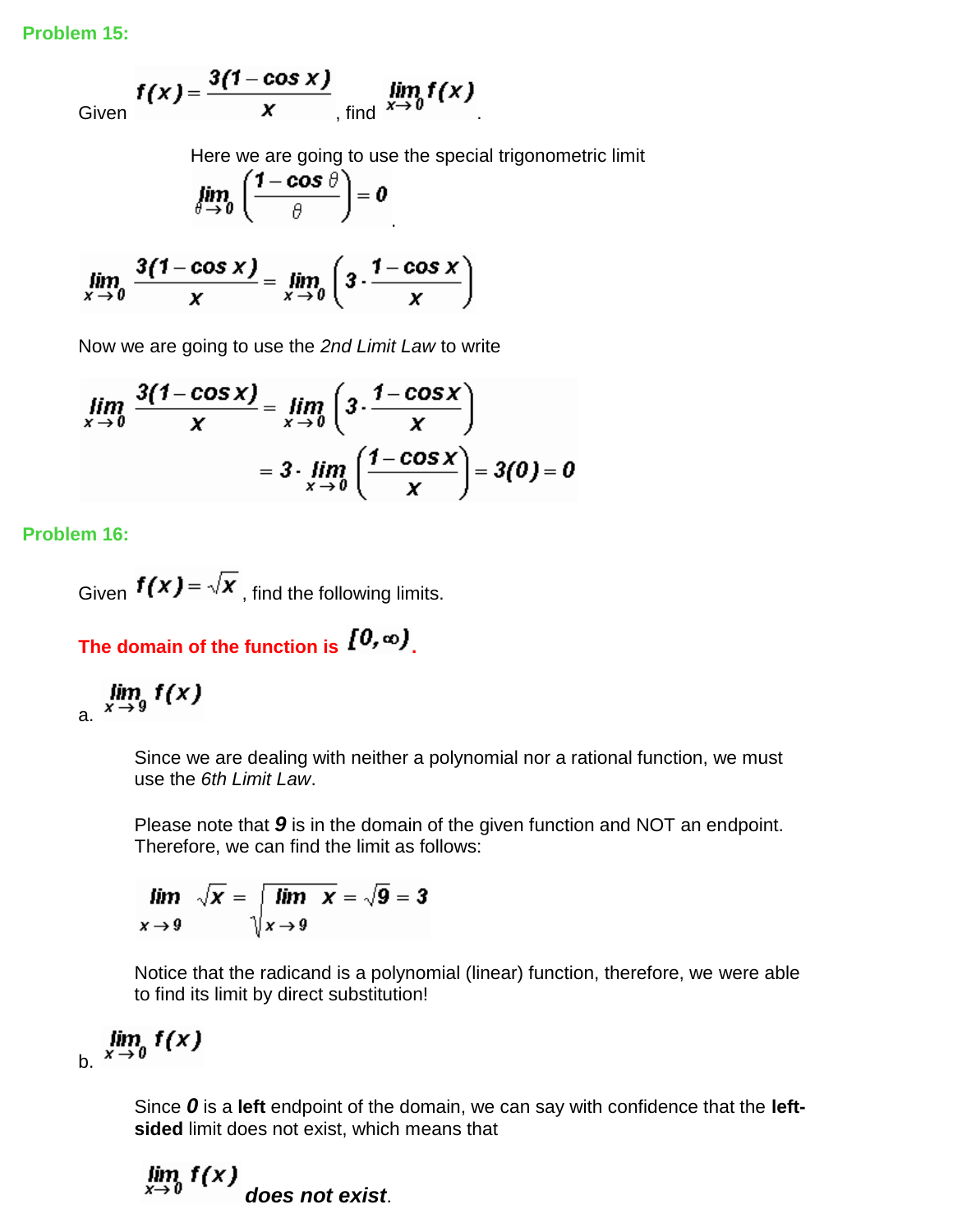Given  $f(x) = \sqrt{4-x^2}$ , find the following limits.

## The domain of the function is  $[-2,2]$ .

$$
\lim_{x \to 0} f(x)
$$

Since we are dealing with neither a polynomial nor a rational function, we must use *6th Limit Law*.

Please note that *0* is in the domain of the given function and NOT an endpoint. Therefore, we can find the limit as follows:

$$
\lim_{x\to 0} \sqrt{4-x^2} = \sqrt{\lim_{x\to 0} (4-x^2)} = \sqrt{4-0} = 2
$$

Notice that the radicand is a polynomial (quadratic) function, therefore, we were able to find its limit by direct substitution!

$$
\lim_{b. x \to -2} f(x)
$$

Since *-2* is a left endpoint of the domain, we can say with confidence that the leftsided limit does not exist, which means that

$$
\lim_{x\to -2} f(x)
$$
 does not exist.

$$
\lim_{x \to 2} f(x)
$$

Since *2* is a right endpoint of the domain, we can say with confidence that the right-sided limit does not exist, which means that

$$
\lim_{x\to 2} f(x)
$$
 does not exist.

**Problem 18:**

Given 
$$
f(x) = \sqrt[5]{3x^4 - 5x^2 + 2x}
$$
, find  $\lim_{x \to 1} f(x)$ .

The domain of the function is  $(-\infty, \infty)$ .

Since we are dealing with neither a polynomial nor a rational function, we must use the *6th Limit Law*.

Please note that *1* is in the domain of the given function. Therefore, we can find the limit as follows: